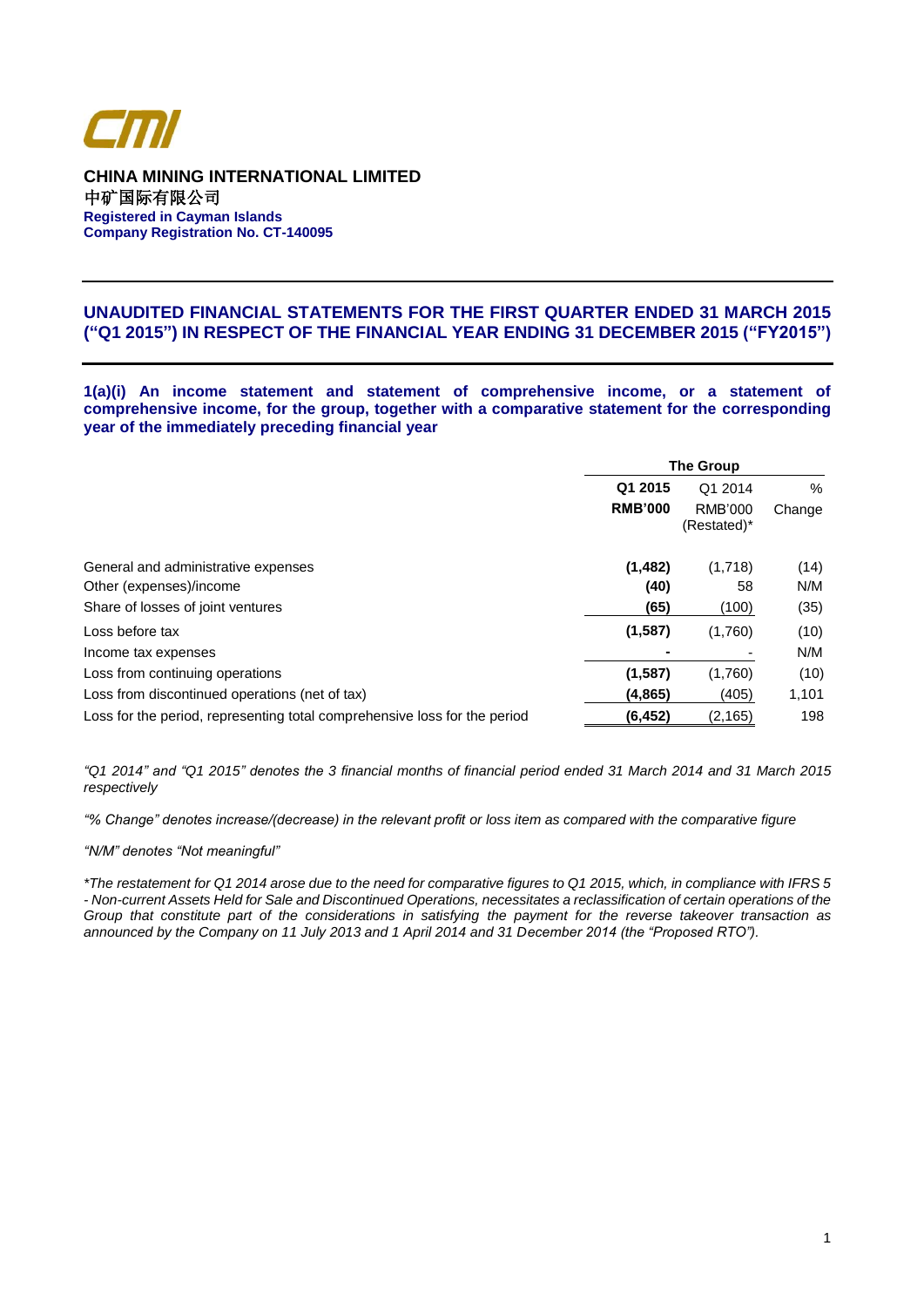# **1.(a)(ii) The accompanying notes to the unaudited financial statements form an integral part of the financial statements**

|                                                                 | <b>The Group</b>   |         |        |  |
|-----------------------------------------------------------------|--------------------|---------|--------|--|
|                                                                 | Q1 2015<br>Q1 2014 |         | $\%$   |  |
|                                                                 | <b>RMB'000</b>     | RMB'000 | Change |  |
| Loss before tax has been arrived at after charging/(crediting): |                    |         |        |  |
| Depreciation of property, plant and equipment                   | 579                | 362     | 60     |  |
| Net foreign currency exchange gain                              | 159                | (62)    | N/M    |  |
| Amortization of land use rights                                 | 1                  |         | N/M    |  |
| Interest income                                                 | (1, 326)           | (1,489) | (11)   |  |

*"Q1 2014" and "Q1 2015" denotes the 3 financial months of financial period ended 31 March 2014 and 31 March 2015 respectively*

*"% Change" denotes increase/(decrease) in the relevant profit or loss item as compared with the comparative figure.*

*"N/M" denotes "Not meaningful".*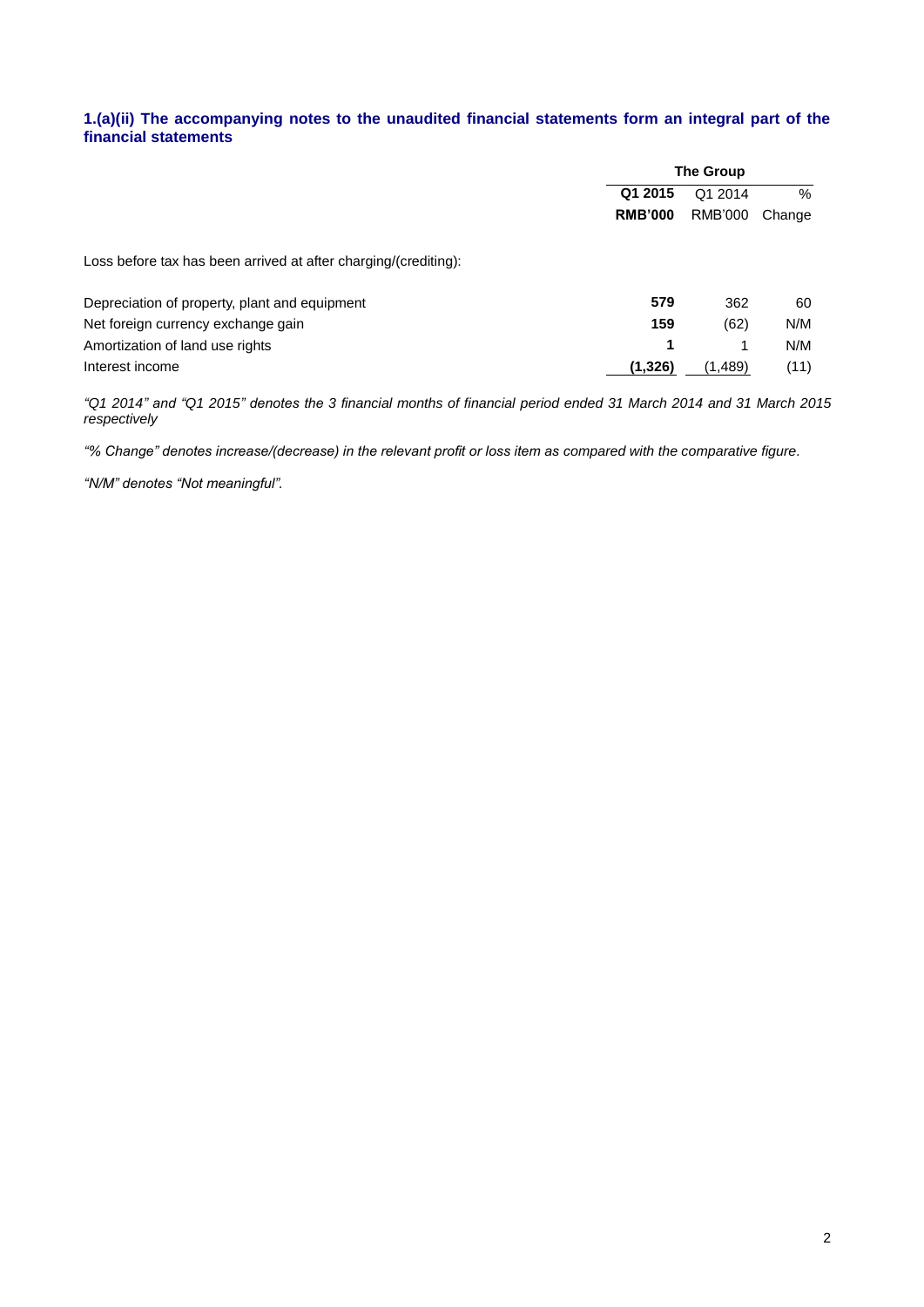### **1.(b)(i) A statements of financial position (for the issuer and group) together with a comparative statement as at the end of the immediately preceding financial year**

# **Statements of financial position of the Group and the Company as at 31 December 2014 and 31 March 2015**

|                                                           | <b>The Group</b> |                | <b>The Company</b> |                |  |
|-----------------------------------------------------------|------------------|----------------|--------------------|----------------|--|
|                                                           | 31 March         | 31 December    | 31 March           | 31 December    |  |
|                                                           | 2015             | 2014           | 2015               | 2014           |  |
|                                                           | <b>RMB'000</b>   | <b>RMB'000</b> | <b>RMB'000</b>     | <b>RMB'000</b> |  |
| <b>Non-current assets</b>                                 |                  |                |                    |                |  |
| Property, plant and equipment                             | 1,458            | 1,564          | 702                | 751            |  |
| Investments in subsidiaries                               |                  |                | 206,601            | 206,601        |  |
| Equity accounted investment in joint ventures             | 16,435           | 16,500         |                    |                |  |
|                                                           | 17,893           | 18,064         | 207,303            | 207,352        |  |
| <b>Current assets</b>                                     |                  |                |                    |                |  |
| Prepayments and other receivables                         | 554              | 575            | 554                | 575            |  |
| Amounts due from subsidiaries (non-trade)                 |                  |                | 1,400              | 1,393          |  |
| Amounts due from related parties (non-trade)              | 443              | 441            | 443                | 441            |  |
| Cash and cash equivalents                                 | 135              | 2,337          | 82                 | 2,282          |  |
| Assets of disposal group classified as held for sale      | 277,153          | 283,074        |                    |                |  |
|                                                           | 278,285          | 286,427        | 2,479              | 4,691          |  |
| <b>Current liabilities</b>                                |                  |                |                    |                |  |
| Accruals and other payables                               | 2,107            | 4,363          | 2,106              | 4,363          |  |
| Amount due to subsidiaries (non-trade)                    |                  |                | 3,212              | 3,135          |  |
| Amounts due to related parties (non-trade)                | 28,585           | 27,214         | 28,585             | 27,214         |  |
| Liabilities of disposal group classified as held for sale | 102,170          | 103,146        |                    |                |  |
|                                                           | 132,862          | 134,723        | 33,903             | 34,712         |  |
| Net current assets/(liabilities)                          | 145,423          | 151,704        | (31,424)           | (30, 021)      |  |
|                                                           | 163,316          | 169,768        | 175,879            | 177,331        |  |
| <b>Capital and reserves</b>                               |                  |                |                    |                |  |
| <b>Issued capital</b>                                     | 5,897            | 5,897          | 5,897              | 5,897          |  |
| Share premium                                             | 224,594          | 224,594        | 224,594            | 224,594        |  |
| Treasury shares                                           | (18)             | (18)           | (18)               | (18)           |  |
| Capital reserve                                           | 49,031           | 49,031         |                    |                |  |
| Distributable reserve                                     | 267,600          | 267,600        | 267,600            | 267,600        |  |
| <b>Accumulated losses</b>                                 | (383,788)        | (377, 336)     | (322,194)          | (320, 742)     |  |
| Total equity                                              | 163,316          | 169,768        | 175,879            | 177,331        |  |
|                                                           | 163,316          | 169,768        | 175,879            | 177,331        |  |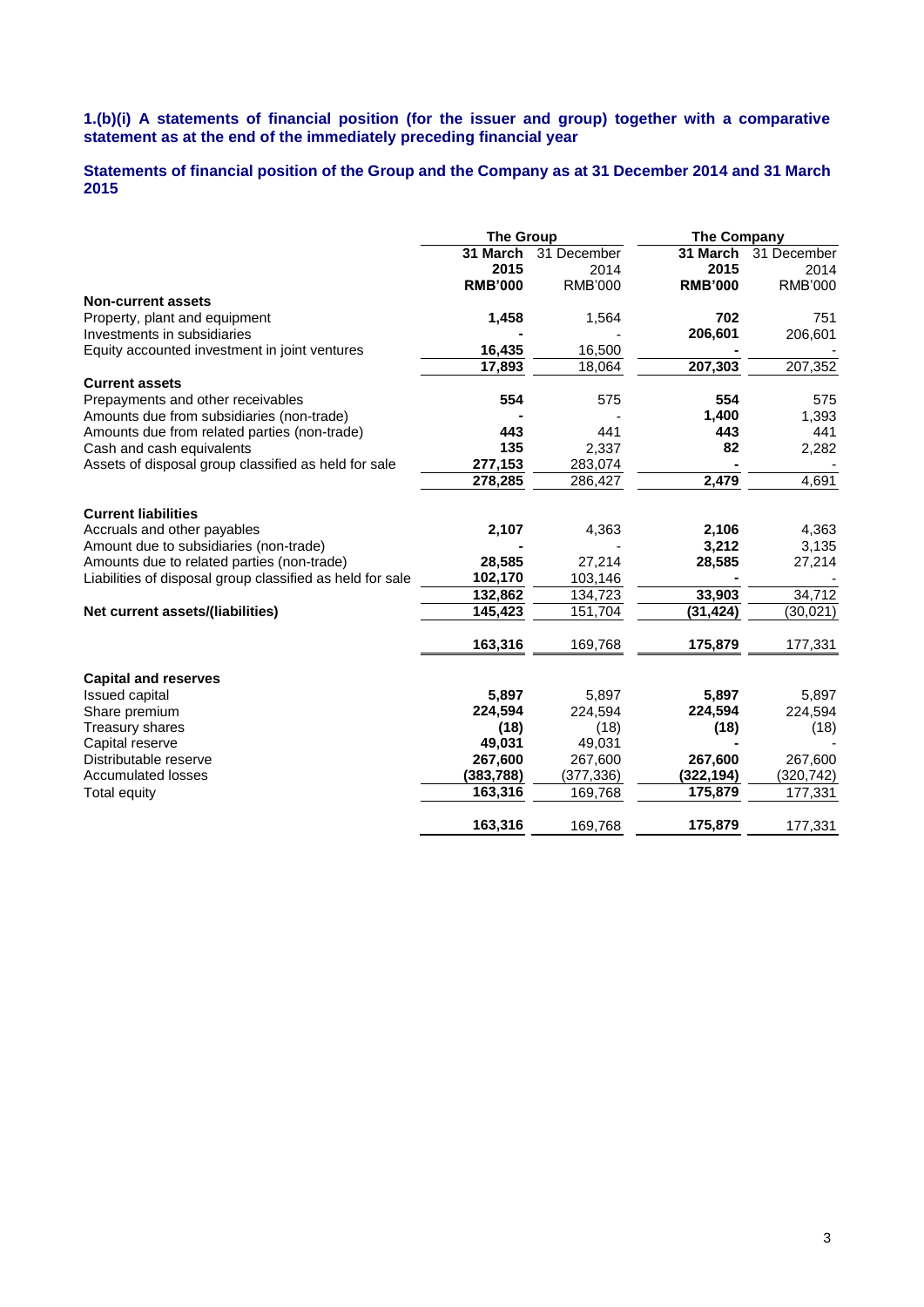## **1.(b)(ii) In relation to the aggregate amount of group's borrowings and debt securities, specify the following as at the end of the current financial year reported on with comparative figures as at the end of the immediately preceding financial year:**

There is no borrowing or debt security as at 31 December 2014 and 31 March 2015.

## **1.(c) A statements of cash flow (for the group), together with a comparative statement for the corresponding year of the immediately preceding financial year.**

|                                                               | <b>The Group</b>          |                                         |  |
|---------------------------------------------------------------|---------------------------|-----------------------------------------|--|
| <b>OPERATING ACTIVITIES</b>                                   | Q1 2015<br><b>RMB'000</b> | Q1 2014<br><b>RMB'000</b><br>(Restated) |  |
|                                                               |                           |                                         |  |
| (Loss)/gain before tax                                        |                           |                                         |  |
| <b>Continued operations</b><br><b>Discontinued operations</b> | (1, 587)<br>(4, 360)      | (1,760)<br>575                          |  |
|                                                               |                           |                                         |  |
| Adjustments for:                                              |                           |                                         |  |
| Amortisation of land use rights                               | 1                         | 1                                       |  |
| Depreciation of property, plant and equipment                 | 579                       | 362                                     |  |
| Foreign currency exchange gain<br>Interest income             | 159                       | (62)                                    |  |
| Share of results of joint venture                             | (1, 326)<br>65            | (1,489)<br>100                          |  |
|                                                               |                           |                                         |  |
| Operating loss before working capital changes                 | (6, 469)                  | (2, 273)                                |  |
| Completed properties for sale                                 | 5,220                     | 10,989                                  |  |
| Properties under development for sale                         | (3,500)                   |                                         |  |
| Prepayments and other receivables                             | 2,474                     | 39,425                                  |  |
| <b>Pledged Deposits</b>                                       | 20                        | (28)                                    |  |
| Trade payables                                                | (658)                     | (9,713)                                 |  |
| Sales and rental deposits                                     | 103<br>(4, 319)           | (12, 514)<br>(6, 334)                   |  |
| Accruals and other payables                                   |                           |                                         |  |
| Cash generated from operations                                | (7, 129)                  | 19,552                                  |  |
| Income tax paid                                               | (188)                     | (3,991)                                 |  |
| NET CASH GENERATED FROM OPERATING ACTIVITIES                  | (7, 317)                  | 15,561                                  |  |
| <b>INVESTING ACTIVITIES</b>                                   |                           |                                         |  |
| Payment from joint venture partner                            |                           | 25,000                                  |  |
| Deposit for tender of a land                                  |                           | (250,000)                               |  |
| Advances from joint venture                                   |                           | 477                                     |  |
| Repayment to joint venture                                    | (99)                      |                                         |  |
| Advances to joint venture                                     | (150)                     |                                         |  |
| Advances to related parties                                   | (2)                       |                                         |  |
| Proceed from disposal of financial assets                     |                           | 7,000                                   |  |
| Interest received                                             | 1,326                     | 1,489<br>(32)                           |  |
| Purchase of property, plant and equipment                     |                           |                                         |  |
| <b>NET CASH USED IN INVESTING ACTIVITIES</b>                  | 1,075                     | (216,066)                               |  |
| <b>FINANCING ACTIVITIES</b>                                   |                           |                                         |  |
| Amounts (paid to)/received from related parties               | 1,371                     | (61)                                    |  |
| NET CASH GENERATED FROM/(USED IN) FINANCING ACTIVITIES        | 1,371                     | (61)                                    |  |
| (DECREASE)/INCREASE IN CASH AND CASH EQUIVALENTS              | (4,871)                   |                                         |  |
| CASH AND CASH EQUIVALENTS AT BEGINNING OF PERIOD              | 162,334                   | (200, 566)<br>206,934                   |  |
| CASH AND CASH EQUIVALENTS AT END OF PERIOD                    | 157,463                   | 6,368                                   |  |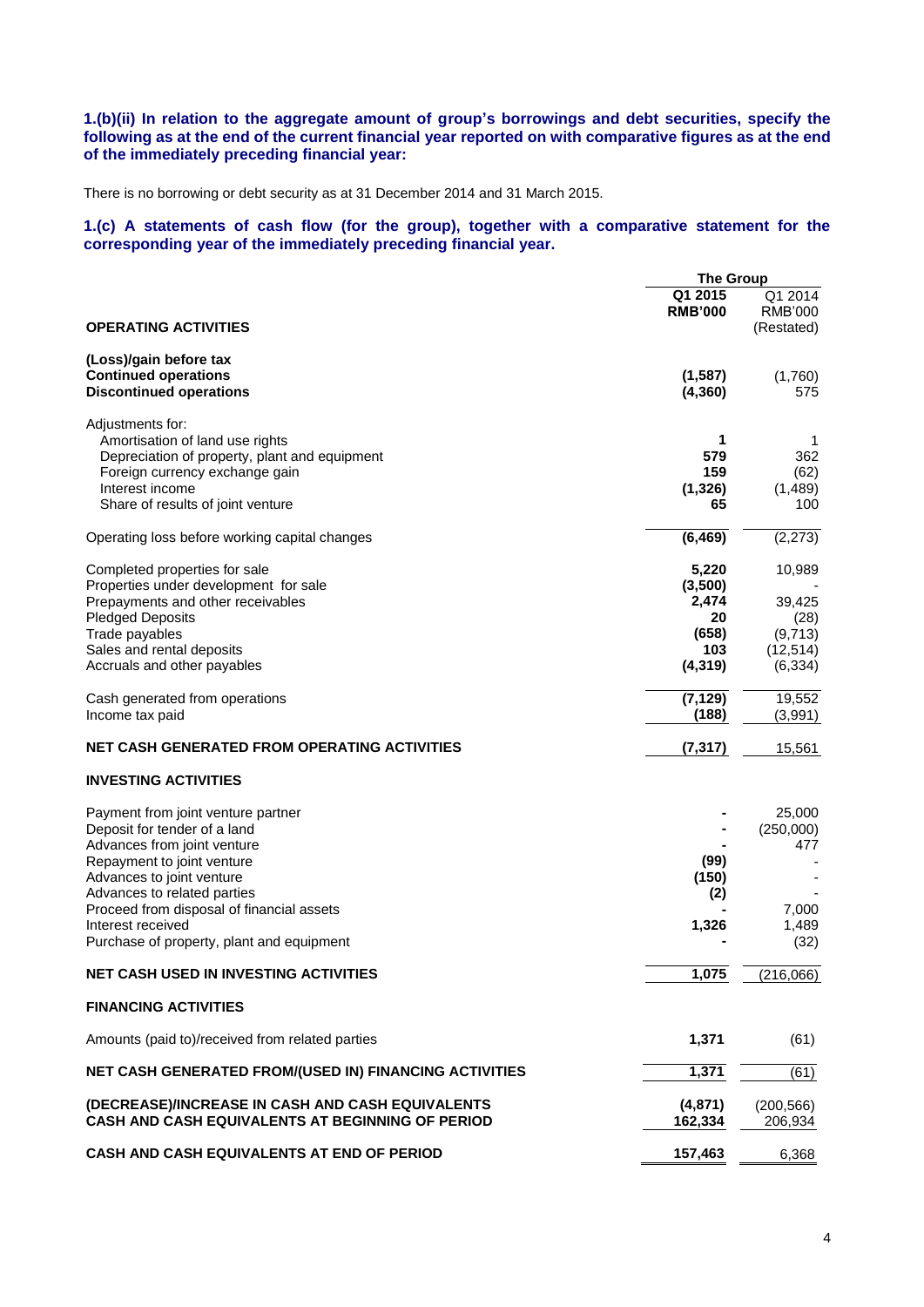# **1.(d) A statements of comprehensive income (for the issuer and group), together with a comparative statement for the corresponding year of the immediately preceding financial period.**

# **Unaudited consolidated statements of comprehensive income of the Group and the Company for the financial year ended 31 December 2014 and 31 March 2015**

### **Total comprehensive loss for the year attributable to:**

|                                                                                                                  | <b>The Group</b>          |                                         |  |
|------------------------------------------------------------------------------------------------------------------|---------------------------|-----------------------------------------|--|
|                                                                                                                  | Q1 2015<br><b>RMB'000</b> | Q1 2014<br><b>RMB'000</b><br>(Restated) |  |
| Loss from continued operations<br>Loss from discontinued operations<br>Other comprehensive income for the period | (1,587)<br>(4, 865)       | (1,760)<br>(405)                        |  |
| Total comprehensive expense for the period                                                                       | (6, 452)                  | (2, 165)                                |  |
|                                                                                                                  | <b>The Group</b>          |                                         |  |
|                                                                                                                  | Q1 2015<br><b>RMB'000</b> | Q1 2014<br><b>RMB'000</b>               |  |
| Equity holders of the Company<br>Non-controlling interests                                                       | (6, 452)                  | (2, 165)                                |  |
|                                                                                                                  | (6, 452)                  | (2, 165)                                |  |

## **Total comprehensive loss for the year attributable to:**

|                                                                   | <b>The Company</b>        |                           |
|-------------------------------------------------------------------|---------------------------|---------------------------|
|                                                                   | Q1 2015<br><b>RMB'000</b> | Q1 2014<br><b>RMB'000</b> |
| Loss for the period<br>Other comprehensive expense for the period | (1, 452)                  | (1,600)                   |
| Total comprehensive expense for the period                        | (1, 452)                  | (1,600)                   |
|                                                                   | <b>The Company</b>        |                           |
|                                                                   | Q1 2015<br><b>RMB'000</b> | Q1 2014<br>RMB'000        |
| Owners of the Company                                             | (1, 452)                  | (1,600)                   |

| OWNERS OF the Company     | 11,4341 | (1,000) |
|---------------------------|---------|---------|
| Non-controlling interests |         |         |
|                           |         |         |

**(1,452)** (1,600)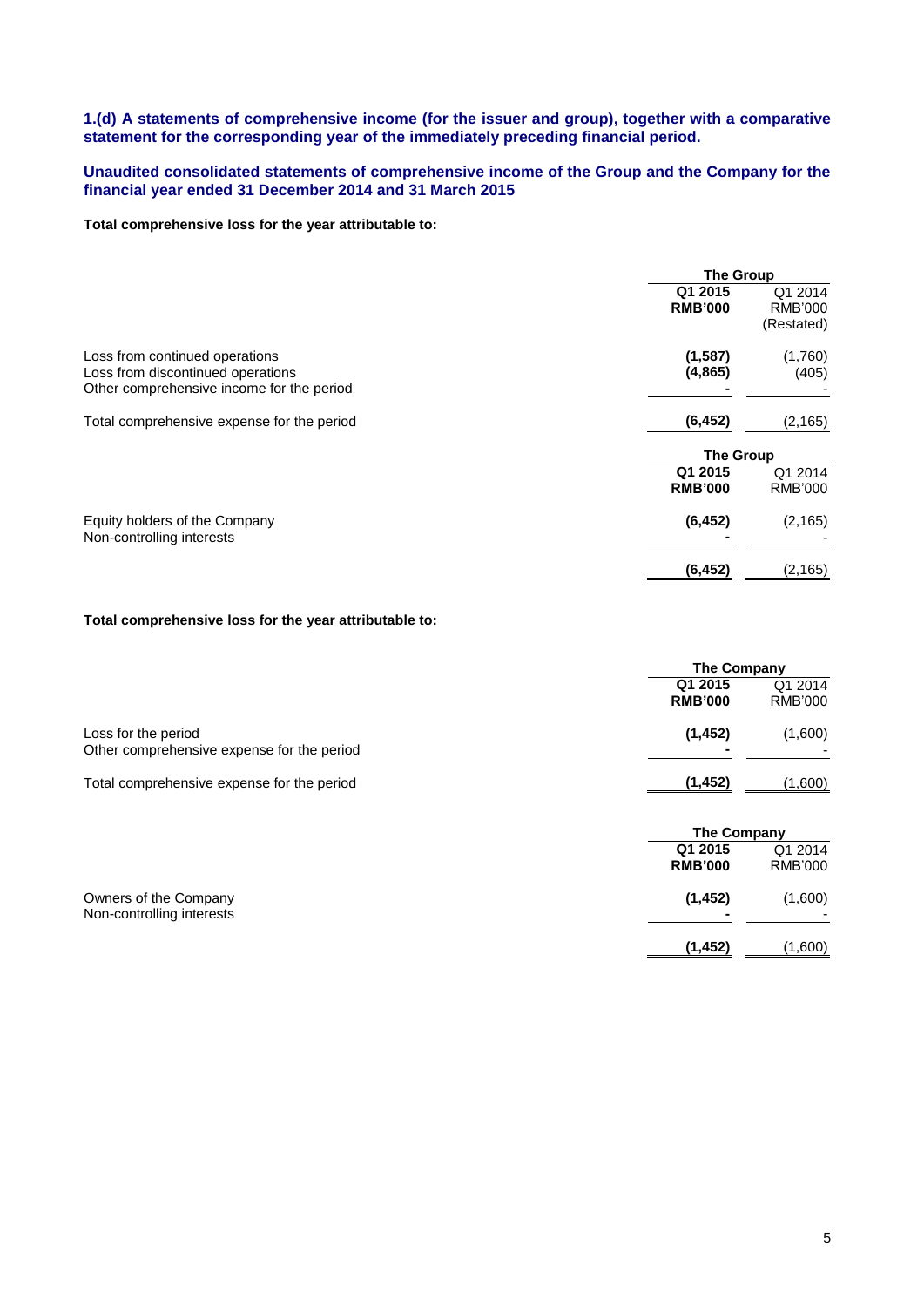**1(d)(i) A statement (for the issuer and group) showing either (i) all changes in equity or (ii) changes in equity other than those arising from capitalization issues and distributions to shareholders, together with a comparative statement for the corresponding year of the immediately preceding financial year.**

## **Unaudited consolidated statement of changes in equity of the Group for the year ended 31 December 2013 and 31 March 2014**

|                                          | The Group        |                  |                    |                                   |        |                       |                                             |                                 |          |
|------------------------------------------|------------------|------------------|--------------------|-----------------------------------|--------|-----------------------|---------------------------------------------|---------------------------------|----------|
|                                          | Share<br>capital | Share<br>premium | Capital<br>reserve | Distributable Treasury<br>reserve | shares | Accumulated<br>losses | Attributable<br>to owners of<br>the Company | Non<br>controlling<br>interests | Total    |
|                                          | RMB'000          | RMB'000          | RMB'000            | RMB'000 RMB'000                   |        | <b>RMB'000</b>        | RMB'000                                     | <b>RMB'000</b>                  | RMB'000  |
| Balance as at 1.1.2015                   | 5,897            | 224.594          | 49.031             | 267.600                           | (18)   | (377, 336)            | 169.768                                     | -                               | 169,768  |
| Total comprehensive<br>loss for the year |                  | $\blacksquare$   | $\blacksquare$     |                                   |        | (6, 452)              | (6, 452)                                    |                                 | (6, 452) |
| <b>Balance as at</b><br>31.3.2015        | 5,897            | 224,594          | 49,031             | 267,600                           | (18)   | (383,788)             | 163,316                                     |                                 | 163,316  |

|                                          | The Group                |                  |                          |                          |                    |                       |                                             |                                 |                |
|------------------------------------------|--------------------------|------------------|--------------------------|--------------------------|--------------------|-----------------------|---------------------------------------------|---------------------------------|----------------|
|                                          | Share<br>capital         | Share<br>premium | Capital<br>reserve       | Distributable<br>reserve | Treasury<br>shares | Accumulated<br>losses | Attributable<br>to owners of<br>the Company | Non<br>controlling<br>interests | Total          |
|                                          | RMB'000                  | RMB'000          | <b>RMB'000</b>           | RMB'000 RMB'000          |                    | RMB'000               | RMB'000                                     | <b>RMB'000</b>                  | <b>RMB'000</b> |
| Balance as at 1.1.2014                   | 5,897                    | 224.594          | 49.031                   | 362.461                  | (18)               | (264, 608)            | 377,357                                     | ۰.                              | 377,357        |
| Total comprehensive<br>loss for the year | $\overline{\phantom{0}}$ | ٠                | $\overline{\phantom{a}}$ |                          |                    | (2, 165)              | (2, 165)                                    |                                 | (2, 165)       |
| <b>Balance as at</b><br>31.3.2014        | 5,897                    | 224,594          | 49,031                   | 362,461                  | (18)               | (266, 773)            | 375,192                                     |                                 | 375,192        |

|                                       | The Company                 |                                    |                                            |                               |                                  |                  |
|---------------------------------------|-----------------------------|------------------------------------|--------------------------------------------|-------------------------------|----------------------------------|------------------|
|                                       | Share<br>capital<br>RMB'000 | Share<br>premium<br><b>RMB'000</b> | distributable<br>reserve<br><b>RMB'000</b> | Treasury<br>shares<br>RMB'000 | Accumulated<br>losses<br>RMB'000 | Total<br>RMB'000 |
| Balance as at 1.1.2015                | 5.897                       | 224.594                            | 267,600                                    | (18)                          | (320, 742)                       | 177,331          |
| Total comprehensive loss for the year | -                           | $\blacksquare$                     |                                            |                               | (1, 452)                         | (1, 452)         |
| <b>Balance as at 31.3.2015</b>        | 5,897                       | 224.594                            | 267.600                                    | (18)                          | (322, 194)                       | 175,879          |

|                                       |                                    | The Company                        |                                     |                               |                                  |                         |  |  |
|---------------------------------------|------------------------------------|------------------------------------|-------------------------------------|-------------------------------|----------------------------------|-------------------------|--|--|
|                                       | Share<br>capital<br><b>RMB'000</b> | Share<br>premium<br><b>RMB'000</b> | distributable<br>reserve<br>RMB'000 | Treasury<br>shares<br>RMB'000 | Accumulated<br>losses<br>RMB'000 | Total<br><b>RMB'000</b> |  |  |
| Balance as at 1.1.2014                | 5.897                              | 224.594                            | 362.461                             | (18)                          | (241, 202)                       | 351,732                 |  |  |
| Total comprehensive loss for the year | $\overline{\phantom{a}}$           | $\sim$                             | $\blacksquare$                      |                               | (1,600)                          | (1,600)                 |  |  |
| <b>Balance as at 31.3.2014</b>        | 5.897                              | 224.594                            | 362,461                             | (18)                          | (242,802)                        | 350,132                 |  |  |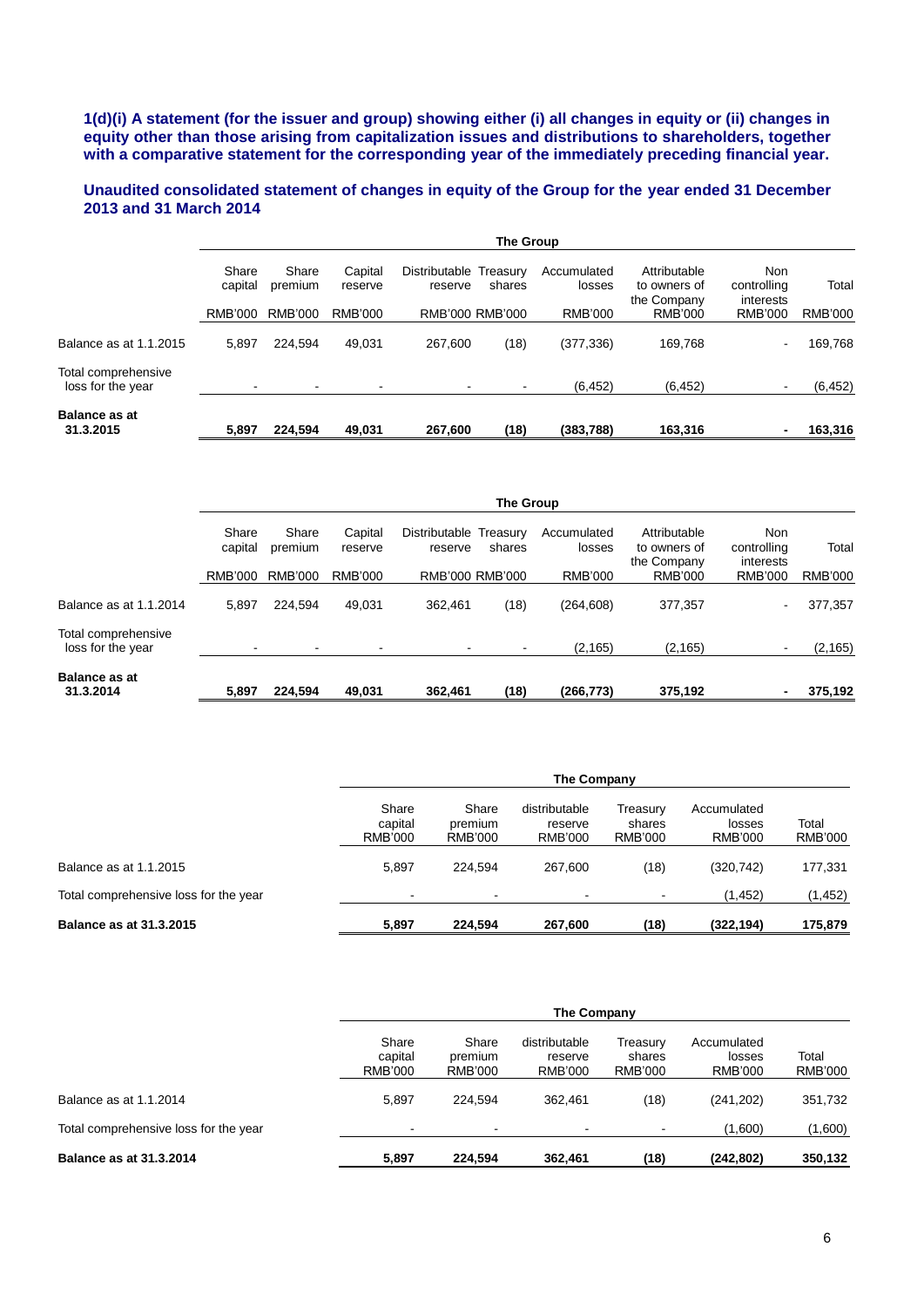**1(d)(ii) Details of any changes in the company's share capital arising from rights issue, bonus issue, share buy-backs, exercise of share options or warrants, conversion of other issues of equity securities, issue of shares for cash or as consideration for acquisition or for any other purpose since the end of the previous year reported on. State also the number of shares that may be issued on conversion of all the outstanding convertibles, as well as the number of shares held as treasury shares, if any, against the total issued shares excluding treasury shares of the issuer, as at the end of the current financial year reported on and as at the end of the corresponding year of the immediately preceding financial year.**

### Issued capital

There was no movement in the Company's share capital during the financial year ended 31 December 2014 and three months period ended 31 March 2015.

#### Employee Share Option Scheme

No share options were issued for the year ended 31 December 2014 and period ended 31 March 2015 and there was no ordinary share that may be issued upon the exercise of any share option outstanding as at 31 December 2014 and 31 March 2015.

#### **1(d)(iii) To show the total number of issued shares excluding treasury shares as at the end of the current financial year and as at the end of the immediately preceding year.**

Total number of issued ordinary shares as at 31.3.2015 and 31.12.2014 (excluding treasury shares) 1,173,508,000

#### **1(d)(iv) A statement showing all sales, transfers, disposals, cancellation and/or use of treasury shares as at the end of the current year reported on.**

Total number of treasury shares as at 31.3.2015 and 31.12.2014 92,000

#### **2. Whether the figures have been audited or reviewed, and in accordance with which auditing standard or practice.**

The figures have not been audited or reviewed by the auditors.

### **3. Where the figures have been audited or reviewed, the auditors' report (including any qualifications or emphasis of a matter).**

The figures have not been audited or reviewed by the auditors.

### **4. Whether the same accounting policies and methods of computation as in the issuer's most recently audited financial statements have been applied.**

The same accounting policies and methods of computation adopted by the Group in respect of the audited financial statements for the financial year ended 31 December 2014 have been consistently applied by the Group for the financial year presented.

## **5. If there are any changes in the accounting policies and methods of computation, including any required by an accounting standard, what has changed, as well as the reasons for, and the effect of, the change.**

There are no changes in the accounting policies and methods of computation, including any required by an accounting standard.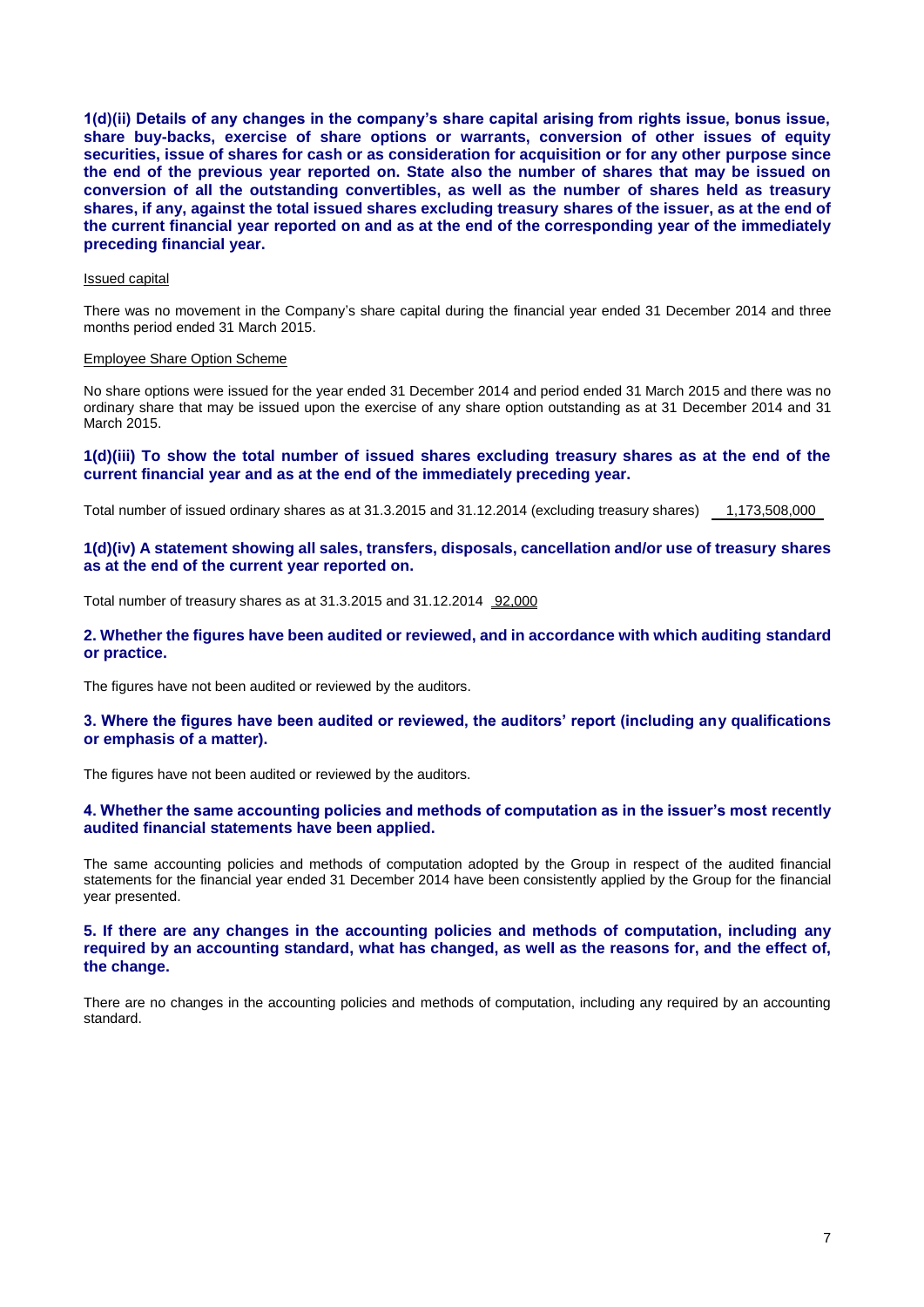**6. Earnings per ordinary share of the group for the current year reported on and the corresponding year of the immediately preceding financial year, after deducting any provision for preference dividends (a) Based on the weighted average number of ordinary shares on issue; and (b) On a fully diluted basis (detailing any adjustments made to the earnings).** 

|                                            |                           | <b>The Group</b>          |
|--------------------------------------------|---------------------------|---------------------------|
|                                            | Q1 2015<br><b>RMB'000</b> | Q1 2014<br><b>RMB'000</b> |
| Loss attributable to owners of the Company | (6, 452)                  | (2, 165)                  |
| Basic (Singapore cents) <sup>(1)</sup>     | $(0.12)$ cents            | $(0.04)$ cents            |
| Diluted (Singapore cents) <sup>(1)</sup>   | $(0.12)$ cents            | $(0.04)$ cents            |

#### **Notes:**

(1) Calculated based on the average exchange rate in Q1 2015 at S\$1: RMB4.53 (Q1 2014:S\$1: RMB4.82). Based on the issued ordinary shares of 1,173,508,000 (excluding treasury shares) for Q1 2014 and Q1 2015. The Company has no dilutive potential ordinary shares in Q1 2014 and Q1 2015.

# **7. Net asset value (for the issuer and group) per ordinary share based on the total number of issued shares excluding treasury shares of the issuer at the end of the (a) current financial year reported on; and (b) immediately preceding financial year.**

|                                                                                                  | <b>The Group</b>                   |                                | The Company                        |                                |
|--------------------------------------------------------------------------------------------------|------------------------------------|--------------------------------|------------------------------------|--------------------------------|
|                                                                                                  | 31 March<br>2015<br><b>RMB'000</b> | 31 December<br>2014<br>RMB'000 | 31 March<br>2015<br><b>RMB'000</b> | 31 December<br>2014<br>RMB'000 |
| Net asset value (excluding non-controlling<br>interests) as at end of financial year             | 163.316                            | 169,768                        | 175.879                            | 177,331                        |
| Net asset value per ordinary share<br>as at the end of financial year<br>(Singapore cents) $(1)$ | 3.11 cents                         | $3.12$ cents                   | 3.35 cents                         | 3.26 cents                     |

**Note:**

(1) Calculated based on exchange rate of S\$1: RMB4.48 as at 31 March 2015 (as at 31 December 2014: S\$1: RMB4.64) and 1,173,508,000 ordinary shares (excluding treasury shares) as at 31 December 2014 and 31 March 2015.

**8. A review of the performance of the group, to the extent necessary for a reasonable understanding of the group's business. It must include a discussion of the following: (a) any significant factors that affected the turnover, costs, and earnings of the group for the current financial year reported on, including (where applicable) seasonal or cyclical factors; and (b) any material factors that affected the cash flow, working capital, assets or liabilities of the group during the current financial year reported on.**

## **(a) Review of consolidated statement of comprehensive income of the Group for Q1 2014 (relative to that for Q1 2013)**

#### **General and administrative expenses**

Our general and administrative expenses in respect of our continuing operations decreased by RMB236,000 or 14% from RMB1.7 million in Q1 2014 to RMB1.5 million in Q1 2015, due mainly to decreased business activities.

## **Other (expenses)/income**

We registered other expenses of RMB40,000 in Q1 2015 *vis-à-vis* other income of RMB58,000 in Q1 2014, due principally to exchange losses resulting from weakened Renminbi against Singapore dollar.

## **Share of losses of joint ventures**

The Group's share of loss of joint ventures decreased by RMB35,000 or 35% from RMB100,000 in Q1 2014 to RMB65,000 in Q1 2015. The decrease was attributed mainly to decreased operating expenses incurred by Tian Cheng Holdings Limited ("天晟控股有限公司"), particularly in respect of the two iron ore mines it owned which have yet to commence production (the "Joint Venture").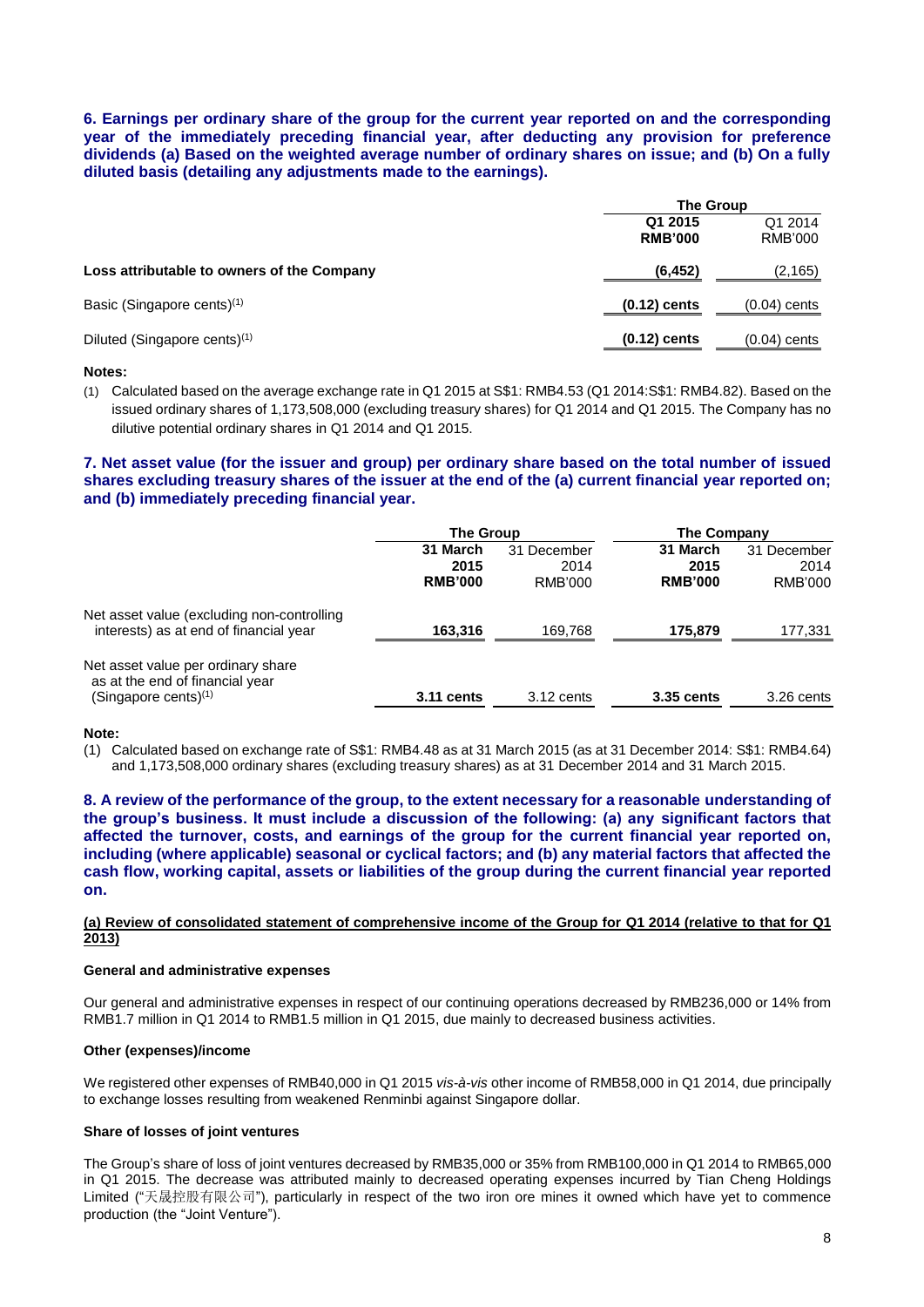#### **Loss from continuing operations before tax**

Consequence to the above, the Group's loss from continuing operations before tax decreased by RMB173,000 from RMB1.8 million in Q1 2014 to RMB1.6 million in Q1 2015.

### **Loss from discontinued operations**

Pursuant to the Proposed RTO, the consideration for the acquisition of the target group is intended to be satisfied through a combination of payment modes, including but not limited to the disposal of the Elegant Jade Group (as defined below) to Guide True Limited, a wholly-owned subsidiary of China Focus Limited, which is in turn held as to 100% by Mr Guo Yinghui (a Director and Controlling Shareholder of the Company) and his spouse, Ms Feng Li.

The discontinued operations, consequence to the Proposed RTO, relate to those of the Elegant Jade Group, which comprised the Company's wholly-owned subsidiary, Elegant Jade Enterprises Limited ("Elegant Jade") (美基企业有限公 司), and in turn the subsidiaries owned by Elegant Jade, consisting of Xinxiang Huilong Real Estate Co. Ltd (新乡辉龙置 业有限公司), Henan Sunshine Elegant Jade Real Estate Co., Ltd (河南阳光美基置业有限公司), Henan Zhong Neng Mining Co., Ltd (河南中能矿业有限公司), Beijing Zhong Neng Huifeng Mining and Trading Co., Ltd (北京中能汇丰矿业贸易有限公 司), Zhengzhou Elegant Jade Changqi Investment Co., Ltd (郑州美基昌奇投资有限公司), Whitewood Property Corporation (辉活房地产有限公司) and Zhengzhou Shenderun Mining Co., Ltd (郑州盛德润矿业有限公司), with the underlying operating assets of the Elegant Jade Group comprised mainly the completed real estate property assets of the Xinxiang Sunny Town Project (新乡阳光新城项目) located at Xinxiang New District, Western District of Xinxiang, Henan Province, the PRC.

The Proposed RTO is still in progress and the parties to the Proposed RTO are considering the possibility of revisiting the terms of the relevant sale and purchase agreement, which may include, but not limited to, the portfolio of exploration and mining projects that will form part of the target group as announced by the Company on 26 January 2015.

Consequence to the above and in compliance with IFRS 5 – Non-current Assets Held for Sale and Discontinued Operations, all assets, liabilities and income statements related to be discontinued operations of the Elegant Jade Group were classified as assets/liabilities held for sales in the balance sheets and discontinued operations in the income statements.

The breakdown of the loss from discontinued operations of the Group for Q1 2015 versus Q1 2014 were as follows (with the comparative consolidated profit and loss statement of the Group for Q1 2014 having been retrospectively adjusted and restated):

|                                                | <b>Note</b> | <b>The Group</b> |                               |        |
|------------------------------------------------|-------------|------------------|-------------------------------|--------|
|                                                |             | Q1 2015          | Q1 2014                       | $\%$   |
|                                                |             | <b>RMB'000</b>   | <b>RMB'000</b><br>(Restated)* | Change |
| Revenue                                        | A           | 7,337            | 14,696                        | (50)   |
| Cost of sales                                  |             | (5,220)          | (10,989)                      | (52)   |
| Gross profit                                   | B           | 2,117            | 3,707                         | (43)   |
| Selling and distribution expenses              | C           | (98)             | (321)                         | (69)   |
| General and administrative expenses            | D           | (7, 439)         | (4,265)                       | 74     |
| Other income                                   | Е           | 1,326            | 1,493                         | (11)   |
| Other expenses                                 | F           | (266)            | (39)                          | 582    |
| (Loss)/gain from discontinued operations       | G           | (4, 360)         | 575                           | N/M    |
| Income tax expenses                            | н           | (505)            | (980)                         | (48)   |
| Loss from discontinued operations (net of tax) |             | (4,865)          | (405)                         | 1,101  |

*"Q1 2014" and "Q1 2015" denotes the 3 financial months of financial period ended 31 March 2014 and 31 March 2015 respectively*

*"% Change" denotes increase/(decrease) in the relevant profit or loss item as compared with the comparative figure*

#### *"N/M" denotes "Not meaningful"*

*\*The restatement for Q1 2013 arose due to the need for comparative figures to Q1 2014, which, in compliance with IFRS 5 - Non-current Assets Held for Sale and Discontinued Operations, necessitates a reclassification of certain operations of the Group that constitute part of the considerations in satisfying the payment for the Proposed RTO.*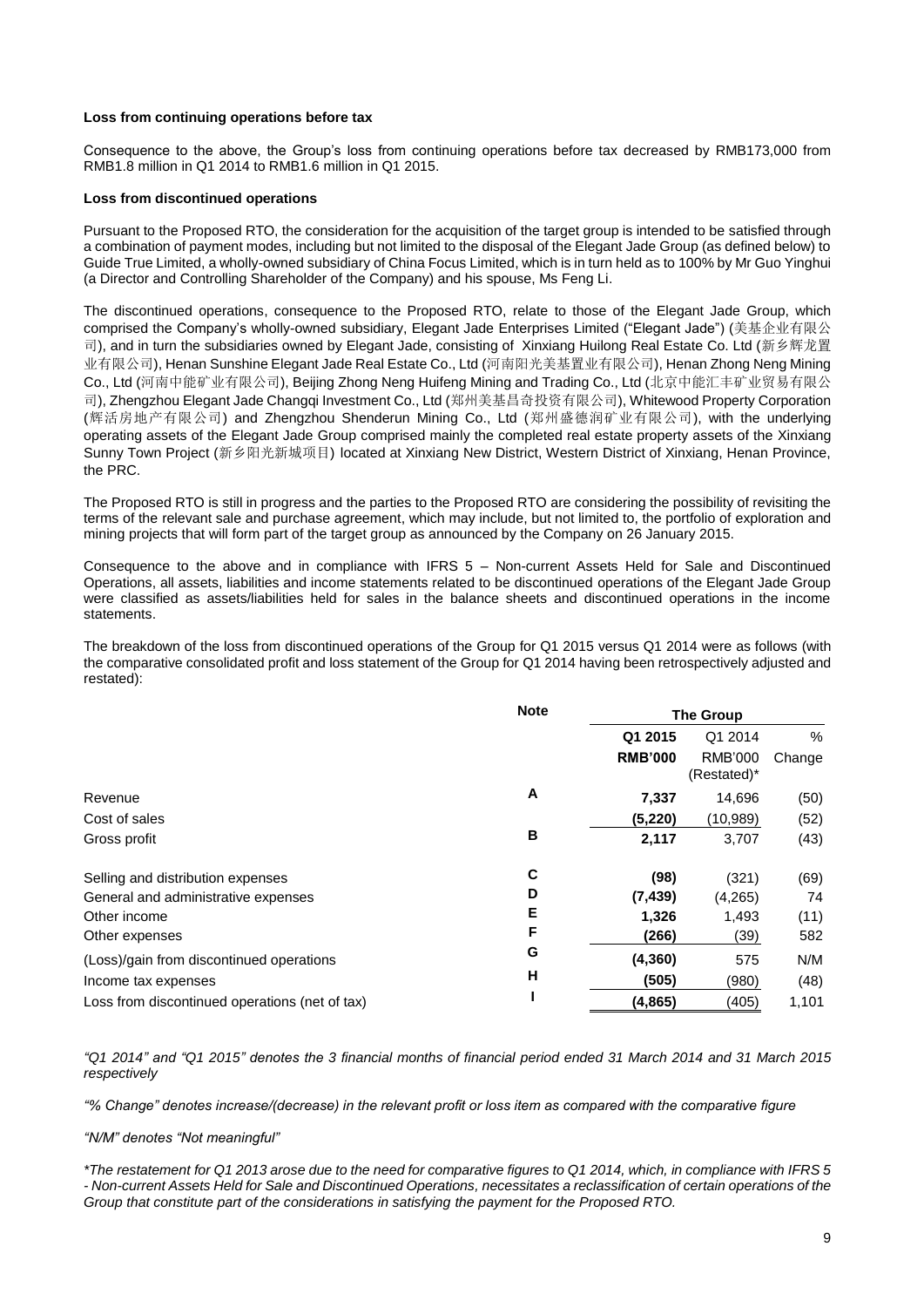## **(A) Turnover**

The overall turnover attributed to the discontinued operations of the Group, generated mainly from the sales of developed properties, decreased by RMB7.4 million from RMB14.7 million in Q1 2014 to RMB7.3 million in Q1 2015. The decrease was principally attributed to the the Xinxiang Sunny Town Project (新乡阳光新城项目), with fewer completed units being delivered to the buyers in Q1 2015 relative to Q1 2014.

### **(B) Gross profit**

The discontinued operations of the Group registered a lower gross profit of RMB2.1 million in Q1 2015 compared to that of RMB3.7 million in Q1 2014 and at a higher gross profit margin of about 29% in Q1 2015 compared to that of about 25% in Q1 2014, due principally to decreased labour and construction material costs.

#### **(C) Selling and distribution expenses**

In line with decreased business activities, the selling and distribution expenses of the discontinued operations of the Group decreased by RMB223,000 or 69% from RMB321,000 in Q1 2014 to RMB98,000 in Q1 2015.

#### **(D) General and administrative expenses**

The general and administrative expenses of the discontinued operations of the Group increased by RMB3.2 million or 74% from RMB4.3 million in Q1 2014 to RMB7.4 million in Q1 2015, due principally to: (i) the expenses incurred by the Company in connection with the Proposed RTO; and (ii) the increase in depreciation of property, plant and equipment by RMB217,000 from RMB362,000 in Q1 2014 to RMB579,000 in Q1 2015 attributed principally to leasehold improvement incurred in late FY2014 following the setup of a staff office in Beijing.

#### **(E) Other income**

The other income registered by the discontinued operations of the Group decreased by RMB167,000 from RMB1.5 million in Q1 2014 to RMB1.3 million in Q1 2015.

The other income of the discontinued operations of the Group attained in Q1 2015 relates principally to interest income earned on a term deposit placed with a bank while the other income attained in Q1 2014 relates principally to net income on mark-to-market gained from investments in quoted securities in FY2014 (the "FY2014 Quoted Investments"). The FY2014 Quoted Investments was fully divested as announced by the Company on 17 October 2014.

#### **(F) Other expenses**

The other expenses of the discontinued operations of the Group increased by RMB227,000 from RMB39,000 in Q1 2014 to RMB266,000 in Q1 2015.

The other expenses recognized in Q1 2014 were attributed principally to the payment of revenue related business taxes.

The other expense recognized in Q1 2015 were due principally to exchange losses resulting from weakened Renminbi against Singapore dollar, coupled with the payment of revenue related business taxes.

#### **(G) (Loss)/gain from discontinued operations and before tax**

Consequence to the above, the Group recognised loss from discontinued operations before tax of RMB4.4 million in Q1 2015 *vis-à-vis* a gain from discontinued operations before tax of RMB575,000 in Q1 2014.

#### **(H) Income tax expense**

In line with reduced sales of developed properties, the income tax expenses of the discontinued operations of the Group decreased by RMB475,000 or 48% from RMB980,000 in Q1 2014 to RMB505,000 in Q1 2015.

#### **(M) Net loss attributable to owners of the Company**

Accordingly, the net loss from discontinued operation attributable to the owners of the Company increased from RMB405,000 in Q1 2014 to RMB4.9 million for Q1 2015.

## **(b) Review of statements of financial position of the Group as at 31 March 2015 (relative to that as at 31 December 2014)**

#### **Non-current assets**

Our non-current assets, comprised mainly investments in the Joint Venture, property, plant and equipment of the subsidiaries of the Group, decreased by RMB171,000 or 1% from RMB18.1 million as at 31 December 2014 to RMB17.9 million as at 31 March 2015.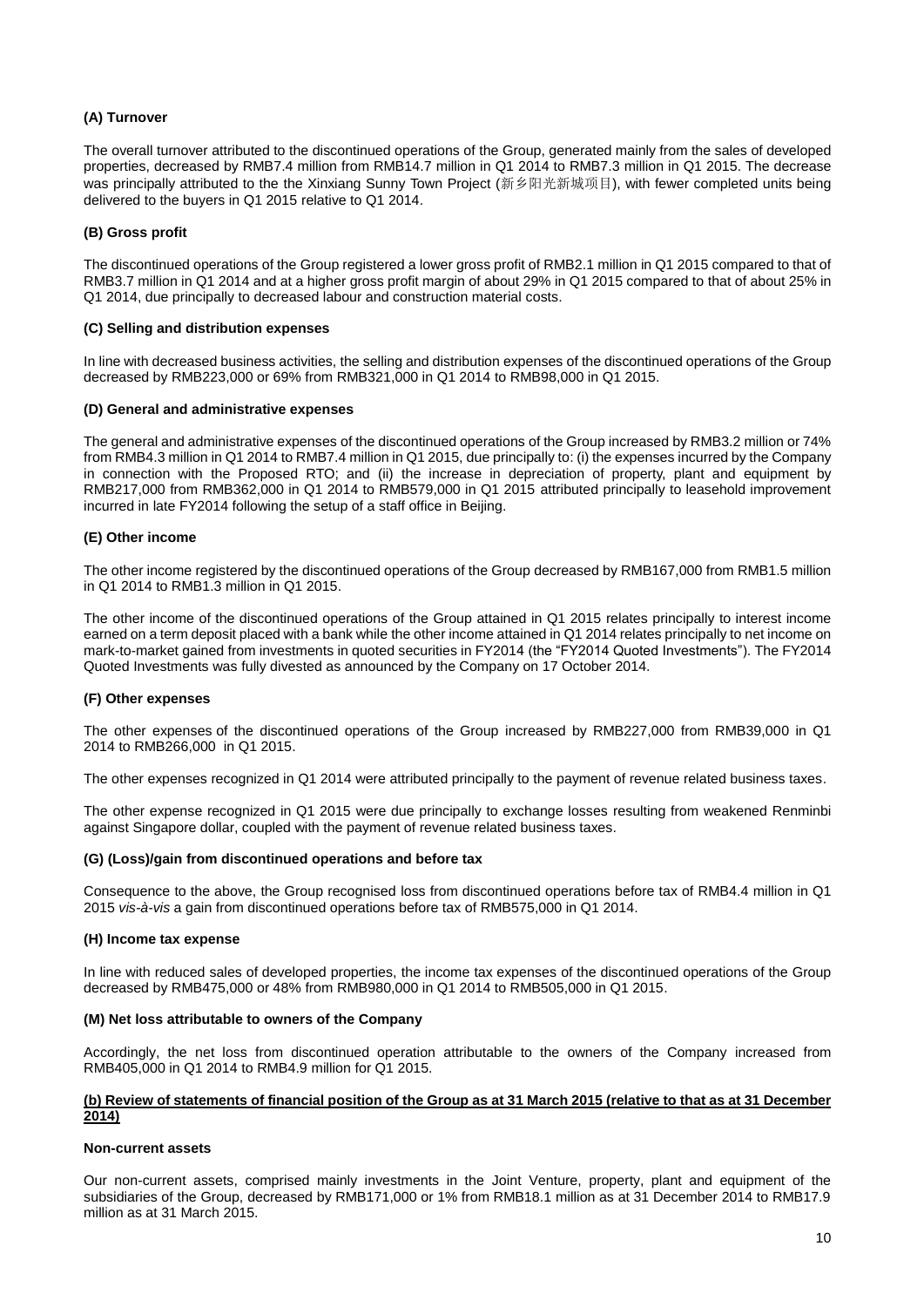#### **Current assets**

Assets classified as held for sale relate principally to that of the Elegant Jade Group pursuant to the Proposed RTO, and they comprised mainly property, plant and equipment of RMB6.6 million, completed properties held for sale of RMB84.3 million, prepayment and other receivable of RMB8.5 million, amount due from joint venture of RMB6.9 million, pledged bank deposits of RMB8.7 million as well as cash and cash equivalent of RMB157.3 million. Prior to the completion of the Proposed RTO, the remaining unsold units in the completed properties held for sale willl still continue to generate revenue for the Group and the cash and cash equivalent will still be used for the daily operations and working capital needs of the Group.

Taken as a whole, our current assets were decreased by RMB8.1 million or 3% from RMB286.4 million as at 31 December 2014 to RMB278.3 million as at 31 March 2015.

#### **Current liabilities**

The decreases in the accruals and other payables by RMB2.3 million or 52% from RMB4.4 million as at 31 December 2014 to RMB2.1 million as at 31 March 2015 were due principally to repayments made by the Group.

The increase in amounts due to related parties by RMB1.4 million was attributed principally to the payment of some professional fees by related parties on behalf of the Company in connection with the Proposed RTO.

Liabilities classified as held for sale relate principally to the Elegant Jade Group pursuant to the Proposed RTO, and they comprised mainly trade payables of RMB7.0 million, accruals and other payables of RMB9.0 million, income tax payables of RMB42.4 million as well as sales and rental deposits of RMB41.3 million.

Taken as a whole, our current liabilities were decreased by RMB1.9 million or 1% from RMB134.7 million as at 31 December 2014 to RMB132.9 million as at 31 March 2015.

Consequence to the above, we registered a net cash used in operating activities of RMB7.3 million in Q1 2015 *vis-à-vis* a net cash generated from operating activities of RMB15.6 million in Q1 2014.

#### **9. Where a forecast, or a prospect statement, has been previously disclosed to shareholders, any variance between it and the actual results**

Nil

### **10. A commentary at the date of the announcement of the significant trends and competitive conditions of the industry in which the group operates and any known factors or events that may affect the group in the next reporting year and the next 12 months.**

Save for certain niche sectors and locations, the property market conditions in the PRC, in particular the non-first tier cities, generally remain challenging due to the lingering effects of the extensive austerity measures and credit tightening initiatives introduced by the Chinese government in curbing property speculation.

As for the mining business of the Group, without a broad based recovery in sight against the backdrop of a tepid global economy, made worst by the slowdown of the PRC economy, sentiments and demand for iron ores are expected to continue to be adversely impacted.

With regard to the Proposed RTO, the relevant parties to the amended and restated conditional sale and purchase agreement entered into on 31 December 2014 in respect of the Proposed RTO (the "Amended and Restated SPA") are in the midst of working out possible revised terms to the Amended and Restated SPA, which may include, but not limited to, the portfolio of the exploration and mining projects that will form part of the group of companies to be acquired by the Company pursuant to the Proposed RTO. The revision is to accommodate the views expressed by the Singapore Exchange Securities Trading Limited ("ST-SGX") following the Company's pre-clearance of issues relating to the Proposed RTO with the SGX-ST. Appropriate announcement concerning the Proposed RTO will be made as and when there is any significant development.

*Some of the statements in this release constitute "forward-looking statements" that do not directly or exclusively relate to historical facts. These forward-looking statements reflect our current intentions, plans, expectations, assumptions and beliefs about future events and are subject to risks, uncertainties and other factors, many of which are outside our control. Important factors that could cause actual results to differ materially from the expectations expressed or implied in the forward-looking statements include known and unknown risks. Because actual results could differ materially from our intentions, plans, expectations, assumptions and beliefs about the future, undue reliance must not be placed on these statements.*